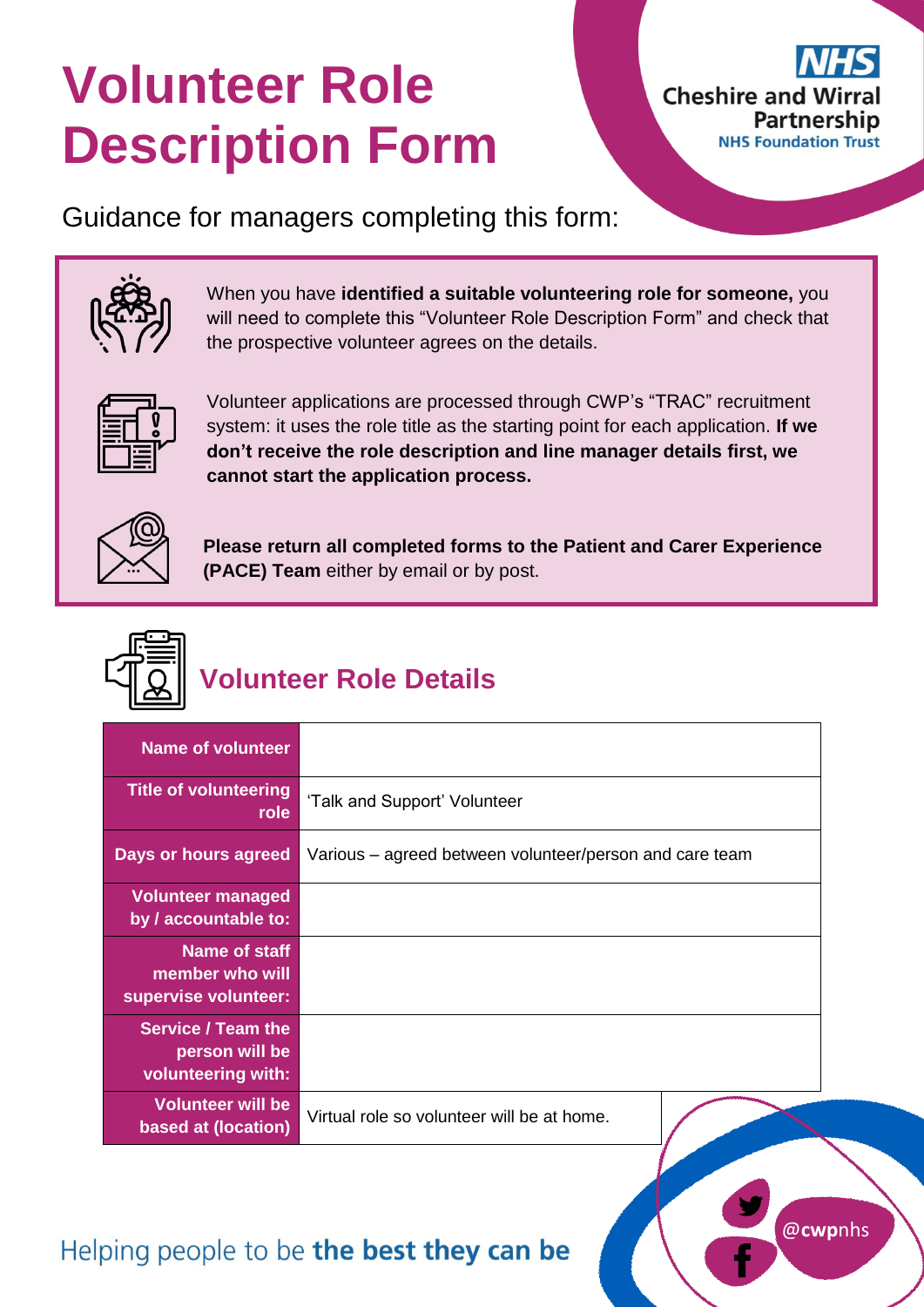

#### **Purpose of Volunteering Role – brief summary / overview**

A phone call can make all the difference to someone who is lonely or needs regular contact with others.

This support you will be giving will be a regular phone call. The calls can be flexible to suit the time you have available to give, and would be agreed between yourself and the person you are supporting.

This support will not amount to a treatment or intervention but will provide: •Companionship – Forming a relationship of mutual support and understanding •Support – Pointing to resources that help with mental health first aid •Check in – To help clients identify activities and support that they can access •Listening ear – Encouraging the client to talk about their experiences

#### **Task Outline – details of what the role involves**

#### **Support and Supervision**

Prior to starting the role you would meet with the care team involved with the person to discuss in more detail what the purpose of the talk and support role would be for the person using the service. Supervision would be a vital part of the role and would be planned regularly, and we would need all volunteers to sign up to this. Communication skills training would also be given (see the training section below).

#### **Commitment**

This role requires a high level of commitment from volunteers to follow the agreed plan of contact with the person using services. Maintaining agreed boundaries with the person accessing the service and clarity around the role are essential and this will be discussed as part of the planning and through regular supervision.

#### **Making Calls**

Calls should be made at times that are agreed as convenient to both the person and yourself.

1. It is important to uphold the confidentiality of the individual at all times. You may hear personal information or details through the conversation and all forms of personal information must be treated with respect and be handled in a highly confidential way.

2. We recommend calling from a landline number, unless you have free minutes available on a mobile phone and are willing to use these.

3. Ensure you withhold your number.

4. Think about how you safely store peoples contact details, do not leave these in a place that other people can access. If you are able to lock these away in a safe place, please do so. If you need to destroy this information please ensure it is shredded in a confidential manner.

5. If you call and don't get an answer, try again later that day. If you find that you are not able to make contact please contact your supervisor.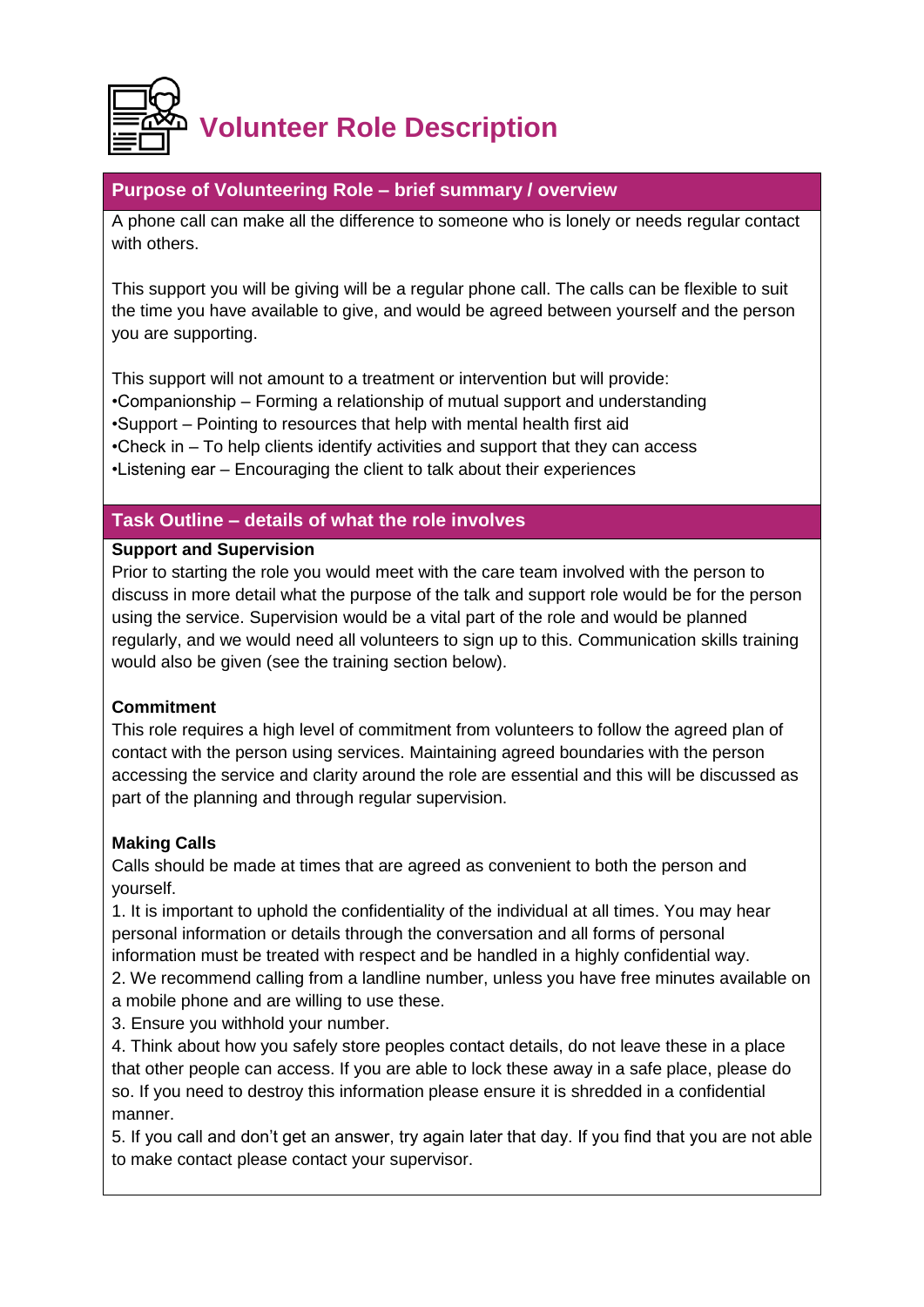#### **Essential skills required for the role**

The post holder must understand the importance of confidentiality, and maintain confidentiality at all times.

The post holder must adhere to all Trust policies and procedures relating to the area of work.

The post holder must be able to communicate with a range of people in a professional manner, as a representative of the Trust.

#### **Specific Skills**

- To be friendly and enthusiastic.
- To enjoy listening to people and have good listening skills.
- To be able to listen to other people's experience without judgement.
- To be able to empathise with another person's needs and situation.
- To be able to relate to people from a wide range of backgrounds.

#### **Training required for the role**

The post holder will be required to complete all Trust mandatory training and any additional training which is appropriate for the role.

Specific communication skills training would also be given as this role is specifically in services where people will have a range of communication needs.